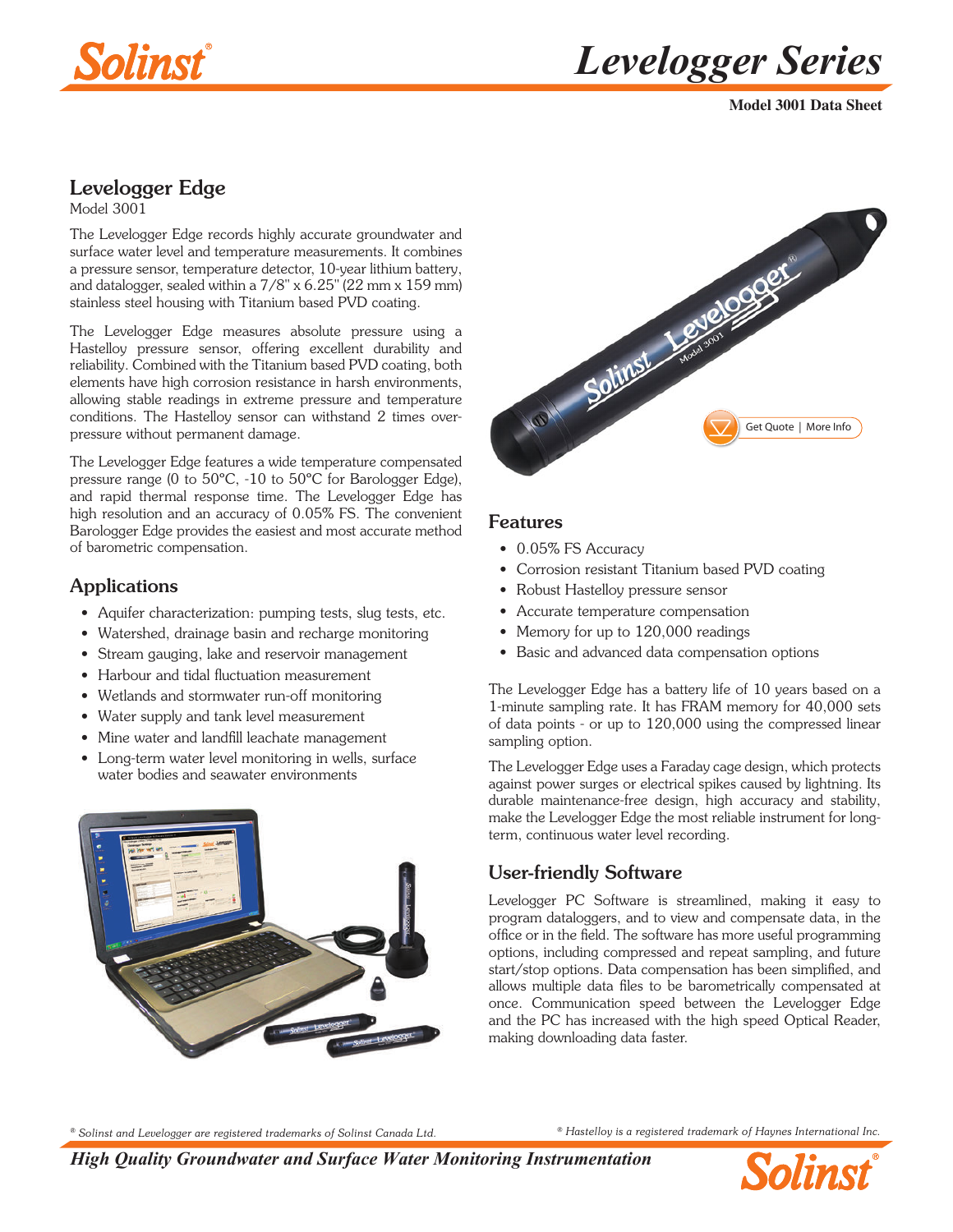

## Levelogger Setup

Programming Leveloggers is extremely intuitive. Simply connect to a PC using an Optical Reader or PC Interface Cable. All in one screen fill in your project information and sampling regime. Templates of settings can be saved for easy re-use.

The Levelogger time may be synchronized to the computer clock, or Leveloader clock. There are options for immediate start or future start and stop times. The percentage battery life remaining and the amount of free memory are indicated on the settings screen.

## Convenient Sampling Options

Leveloggers can be programmed with linear, event-based, or a user-selectable sampling schedule. Linear sampling can be set from 1/8 second to 99 hours.

Event-based sampling can be set to record when the level changes by a selected threshold. Readings are checked at the selected time interval, but only recorded in memory if the condition has been met. A default reading is taken every 24 hours if no "event" occurs.

The Schedule option allows up to 30 schedule items, each with its own sampling rate and duration. For convenience, there is an option to automatically repeat the schedule.

The Levelogger Edge can be programmed with compressed linear sampling, which increases the Levelogger memory from 40,000 to up to 120,000 readings.



| Solinst Levelogger Software                                                    |                                     | $\blacksquare$ $\blacksquare$ $\blacksquare$                                 |  |  |  |  |
|--------------------------------------------------------------------------------|-------------------------------------|------------------------------------------------------------------------------|--|--|--|--|
| File Datalogger Utilities Configuration Help                                   |                                     |                                                                              |  |  |  |  |
| Datalogger Settings   Data Control   Real Time View   Data Wizard   Leveloader |                                     |                                                                              |  |  |  |  |
| Solinst Levelogger*                                                            |                                     |                                                                              |  |  |  |  |
|                                                                                | Datalogger Information              | Datalogger Time                                                              |  |  |  |  |
| ▌<br>Sales Levelopper                                                          | Stopped<br>Status                   | 4/25/2013 9:48:04 AM                                                         |  |  |  |  |
| 100%                                                                           | Start Time 4/24/2013 12:00:23 PM    | (2)<br>Synchronize                                                           |  |  |  |  |
| Serial Number:<br>2019977                                                      | 4/24/2013 12:00:33 PM<br>Stop Time  | Computer Time: 4/25/2013 9:48:06 AM                                          |  |  |  |  |
| M <sub>5</sub><br>Instrument Type:<br>Firmware Version:<br>3.003               | Datalogger Memory                   |                                                                              |  |  |  |  |
|                                                                                | Used Memory 11                      | Reading (Free Memory 39989<br>Reading(s)                                     |  |  |  |  |
| Solinst<br>Location:                                                           |                                     |                                                                              |  |  |  |  |
| Datalogger Sampling Mode (?)<br>Test<br>Project ID:                            |                                     |                                                                              |  |  |  |  |
| $H$ Ch1: Level                                                                 |                                     |                                                                              |  |  |  |  |
| <b>Identification Level</b>                                                    | <b>Linear</b><br><b>Fvent Based</b> | Schedule.                                                                    |  |  |  |  |
| $\ddot{H}$<br><b>Linit</b>                                                     | Sampling Rate Second(s)             | $\Rightarrow$ $\Box$ Compressed $\bigcirc$<br>$\mathbf{1}$<br>×.             |  |  |  |  |
| Offset (ft)<br>n                                                               |                                     |                                                                              |  |  |  |  |
| 日 Ch2: Temperature                                                             |                                     |                                                                              |  |  |  |  |
| Identification Temperature                                                     |                                     |                                                                              |  |  |  |  |
| ሞ<br>Unit                                                                      |                                     |                                                                              |  |  |  |  |
|                                                                                | Datalogger Memory Mode              |                                                                              |  |  |  |  |
| ● Slate ⑦    ◎ <i>2</i> 2 Continuous ②                                         |                                     |                                                                              |  |  |  |  |
| Start/Stop Datalogger                                                          |                                     |                                                                              |  |  |  |  |
|                                                                                | <b>Future Start</b>                 | <b>Future Stop</b>                                                           |  |  |  |  |
|                                                                                | 4/25/2013<br>$F$ At<br>9:45:34 AM   | 4/25/2013<br>$\n  At\n$<br><b>Start Now</b><br><b>Stop Now</b><br>9:45:34 AM |  |  |  |  |

| Linear      |   | <b>Event Based</b>         | <b>Schedule</b>          |              |                                          |                          |                                |
|-------------|---|----------------------------|--------------------------|--------------|------------------------------------------|--------------------------|--------------------------------|
|             |   | <b>Interval</b>            |                          |              | <b>Duration</b>                          | $\ddot{}$                | $Repest$ (?)<br>$\overline{a}$ |
|             | u | Second(s)                  | $\overline{\phantom{a}}$ | 5            | $\frac{1}{x}$<br>Minute(s)               | $\overline{\phantom{a}}$ | ۰                              |
| $ 2\rangle$ | 5 | Second(s)                  | $\overline{\mathbf{v}}$  | 10           | $\frac{1}{\sqrt{2}}$<br>Hour(s)          | $\overline{\phantom{a}}$ | Ξ                              |
| $ _{3)}$    | 3 | Second(s)                  | $\overline{\phantom{a}}$ | $\mathbf{1}$ | $\frac{1}{\sqrt{2}}$<br>Day(s)           | $\sim$                   |                                |
| $ 4\rangle$ |   | $\left( -\right)$<br>Pause | $\overline{\phantom{a}}$ | $\mathbf{1}$ | ÷<br>Day(s)                              | $\overline{\mathbf{v}}$  |                                |
|             |   | 3699<br>Readings Available |                          |              | Run Time 2 day(s) 10 hour(s) 5 minute(s) |                          |                                |

*Levelogger Edge Settings Software Windows*

# Data Download, Viewing and Export

Data is downloaded to a PC with the click of a screen icon or with the push of a button on the Leveloader. There are multiple options for downloading data, including 'Append Data' and 'All Data'. The software also allows immediate viewing of the data in graph or table format using the 'Real Time View' tab.

The level data is automatically compensated for temperature, and the temperature data is also downloaded. Barometric compensation of Levelogger data is performed using the Data Wizard, which can also be used to input manual data adjustments, elevation, offsets, density, and adjust for Barometric efficiency.

The software allows easy export of the data into a spreadsheet or database for further processing.

### Helpful Utilities

The 'Self-Test Diagnostic Utility' can be used in case of an unexpected problem. It checks the functioning of the program, calibration, backup and logging memories, the pressure transducer, temperature sensor and battery voltage, as well as enabling a complete Memory Dump, if required.

A firmware upgrade will be available from time to time, to allow upgrading of the Levelogger Edge, as new features are added.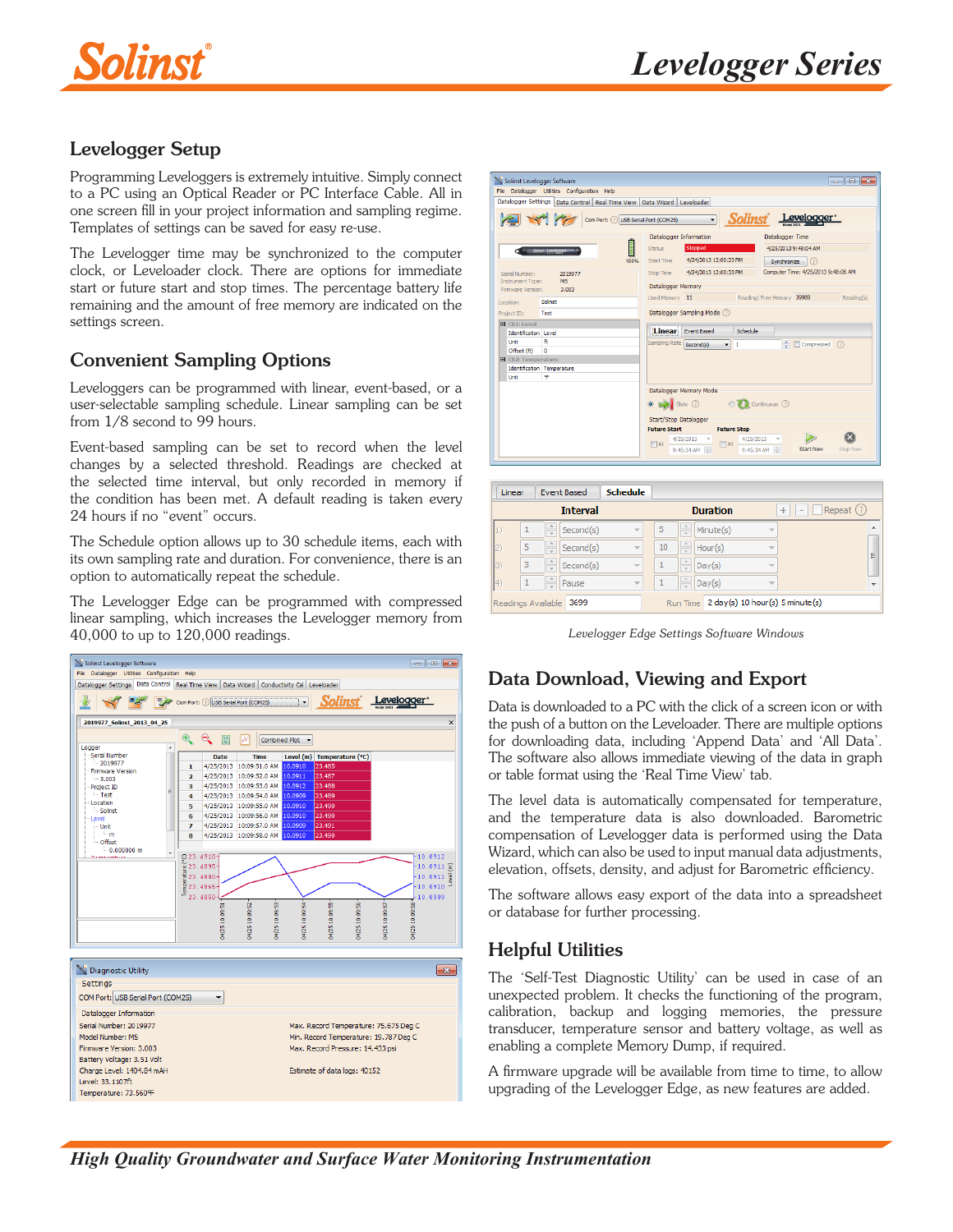



## Standard Cable Deployment

Leveloggers may be suspended on a stainless steel wireline or Kevlar® cord. This is a very inexpensive method of deployment, and if in a well, allows the Levelogger to be easily locked out of sight and inaccessible. Solinst offers stainless steel wireline assemblies and Kevlar cord assemblies in a variety of lengths.

## Solinst 3001 Well Cap Assembly

The 2" Locking Well Caps are designed for both standard and Direct Read Cable deployment options.

The well cap has a convenient eyelet for suspending Leveloggers using wireline or Kevlar cord. The Well Cap insert has two openings to accommodate Direct Read Cables for both a Levelogger and Barologger. Adaptors are available to fit 4" wells.

The cap is vented to equalize atmospheric pressure in the well. [It slips over the casing, and the cap can be secured using a lock](http://www.solinst.com/Prod/Well-Caps/Locking-Well-Caps.html?sc_cid=3001edgeDS-well-caps)  with a 3/8" (9.5 mm) shackle diameter.



*Levelogger 2" Locking Well Cap Installations (see Well Caps data sheet for more details)*

### Direct Read Cables

When it is desired to get realtime data and communicate with Leveloggers without removal from the water, they can be deployed using Direct Read Cables. This allows viewing of the data, downloading and/or programming in the field using a portable computer or Leveloader.

Leveloggers can also be connected to an SDI-12 datalogger using the Solinst SDI-12 Interface Cable attached to a Direct Read Cable.

### Cable Specifications

Direct Read Cables are available for attachment to any Levelogger in lengths up to 1500 ft. The 1/8" dia. (3.175 mm) coaxial cable has an outer polyethylene (MDPE) jacket for strength and durability. The stranded stainless steel conductor gives non-stretch accuracy.

> *Barologger and Levelogger Installed in Well Using Direct Read Cables*



### Accurate Barometric Compensation

The Levelogger Edge measures absolute pressure (water pressure + atmospheric pressure) expressed in feet, meters, centimeters, psi, kPa, or bar.

The most accurate method of obtaining changes in water level is to compensate for atmospheric pressure fluctuations using a Barologger Edge, avoiding time lag in the compensation.

The Barologger is set above high water level in one location on site. One Barologger can be used to compensate all Leveloggers in a 20 mile (30 km) radius and/or with every 1000 ft. (300 m) change in elevation.

The Levelogger Software Data Compensation Wizard automatically produces compensated data files using the synchronized data files from the Barologger and Leveloggers on site.

The Barologger Edge uses pressure algorithms based on air rather than water pressure, giving superior accuracy. The recorded barometric information can also be very useful to help determine barometric lag and/or barometric efficiency of the monitored aquifer.

The Barologger Edge records atmospheric pressure in psi, kPa, or mbar. When compensating submerged Levelogger Edge, Gold or Junior data, Levelogger Software Version 4 can recognize the type of Levelogger and compensate using the same units found in the submerged data file (Levelogger Gold and Junior measure in feet, meters, or centimeters). This makes the Barologger Edge backwards compatible.



*<sup>®</sup> Kevlar is a registered trademark of DuPont Corp.*

*High Quality Groundwater and Surface Water Monitoring Instrumentation*